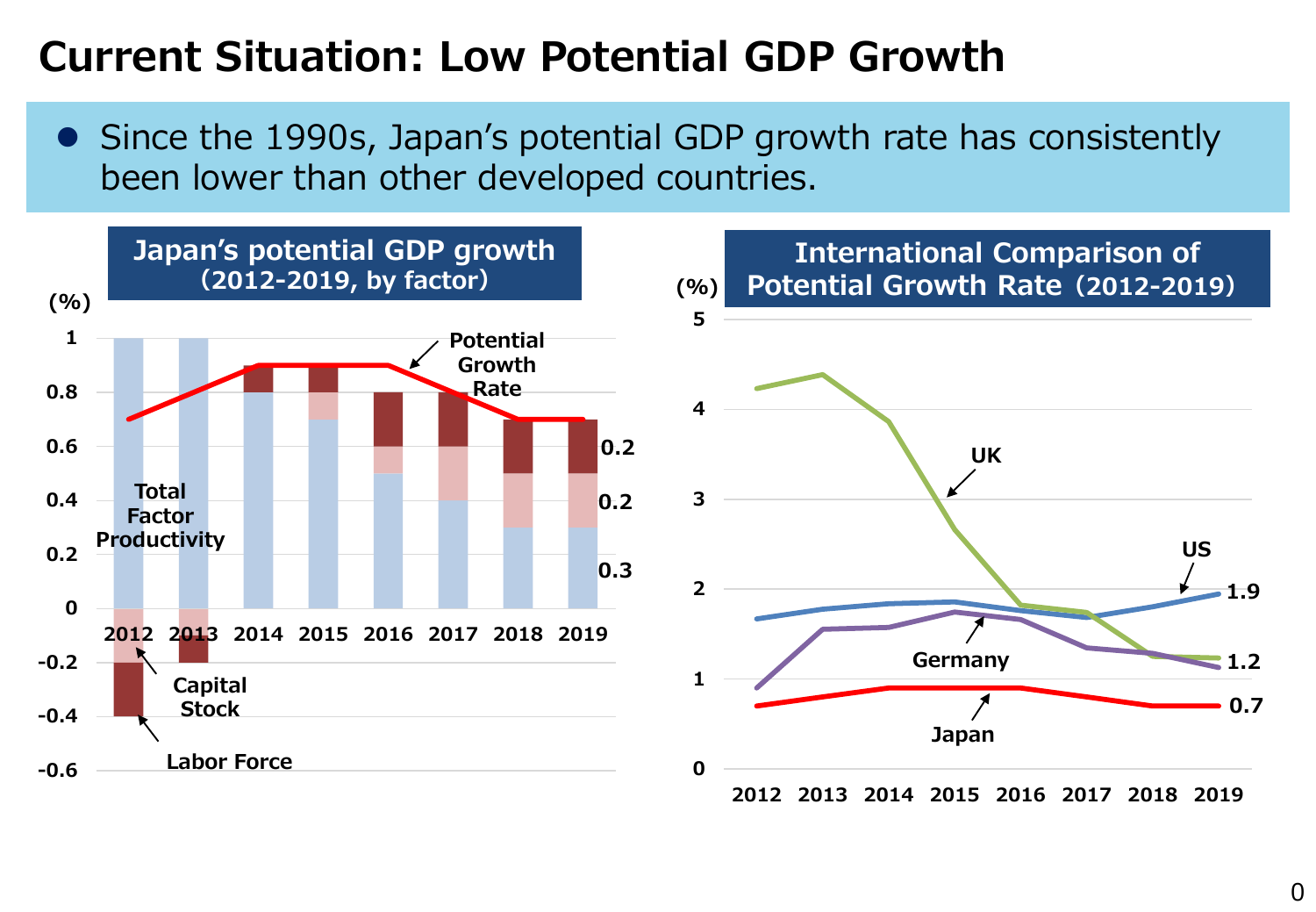# **Current Situation: Abundant Capital in Corporate Sector**

 Capital in the corporate sector has been maintained at a high level, while investment towards future growth lags behind.

#### **International Comparison of Net Lending in the Corporate Sector(% of GDP)**

**Ratio of Corporate Profits and Capacity Investment (Japan-US Comparison, Indexed based on 2011)**

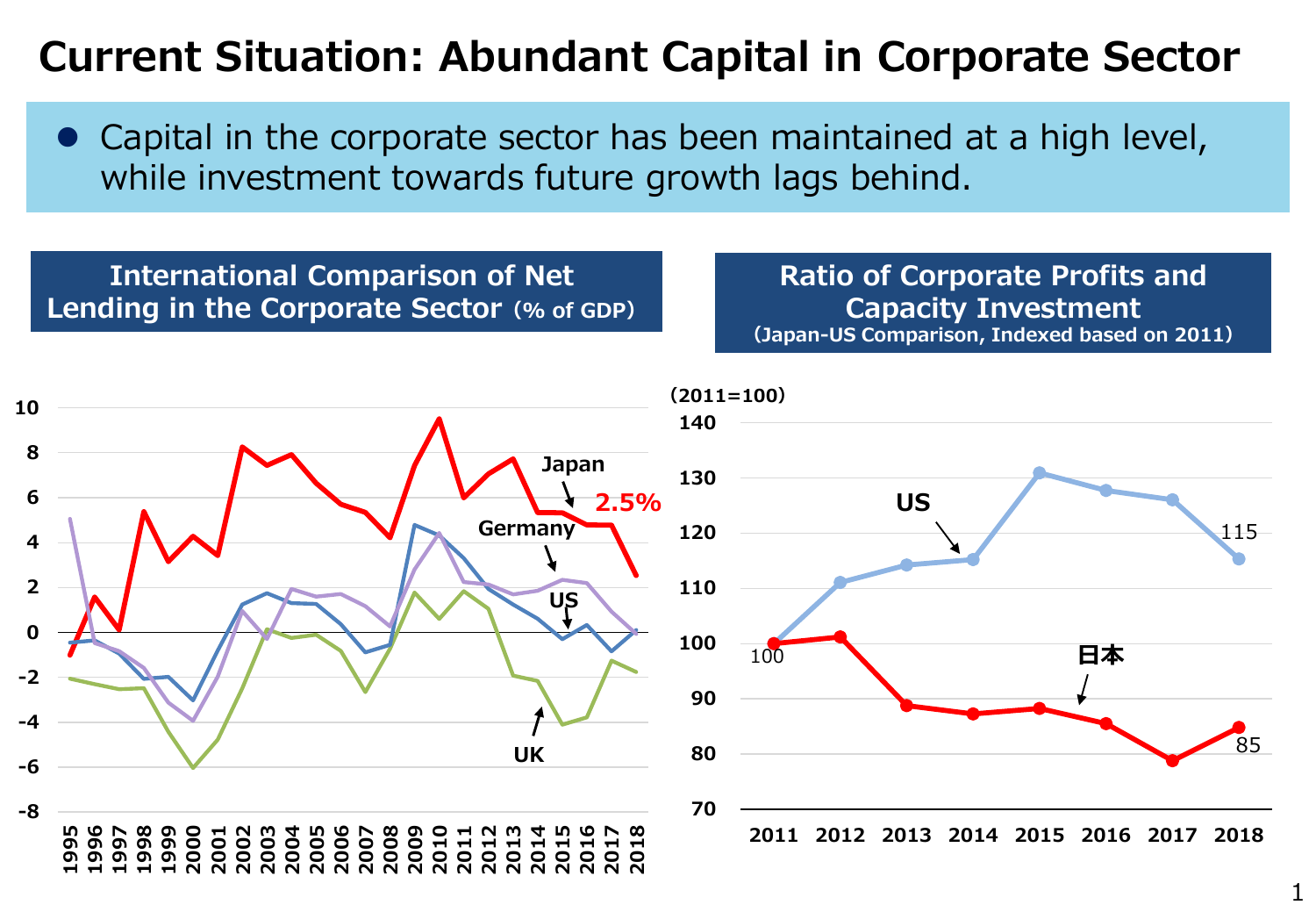# **Past Economic and Industrial Policy Measures**

- Despite the implementation of necessary policies (i.e. structural reform in the 90s and overcoming "Six Suffers" after the 2011 Earthquake), Japan's economic growth and industrial competitiveness remains insufficient.
- Japan needs a bold economic policy with a global post-COVID growth in mind.

### **Structural Reform**

- **"Six Reforms" under the Hashimoto Cabinet Reform of economic structure, financial system, etc**
- **Structural Reform under the Koizumi Cabinet Bad debt disposal, industrial revitalization, deregulation to improve market function, etc**

### **Response toward "Six Suffers"**

- **(1)Yen Appreciation:Abenomics 2012: ¥86.3/\$ → 2021.8: ¥109.8/\$**
- **(2)Corporate Tax:Lowered in 2012 2014: 34.62% → Current: 29.74%**
- **(3)Labor/Dismissal Regulation:**
	- **Labor-related law amendments (2018)**
- **(4)Economic Partnership Agreements:**
- **Japan-EU(2019), CPTPP(2018) Japan-US(2020), RCEP(Signed 2020) (5)Environmental Regulations**
- **(6)Electricity shortage and high cost**



## **2022 GDP Growth Outlook (OECD)**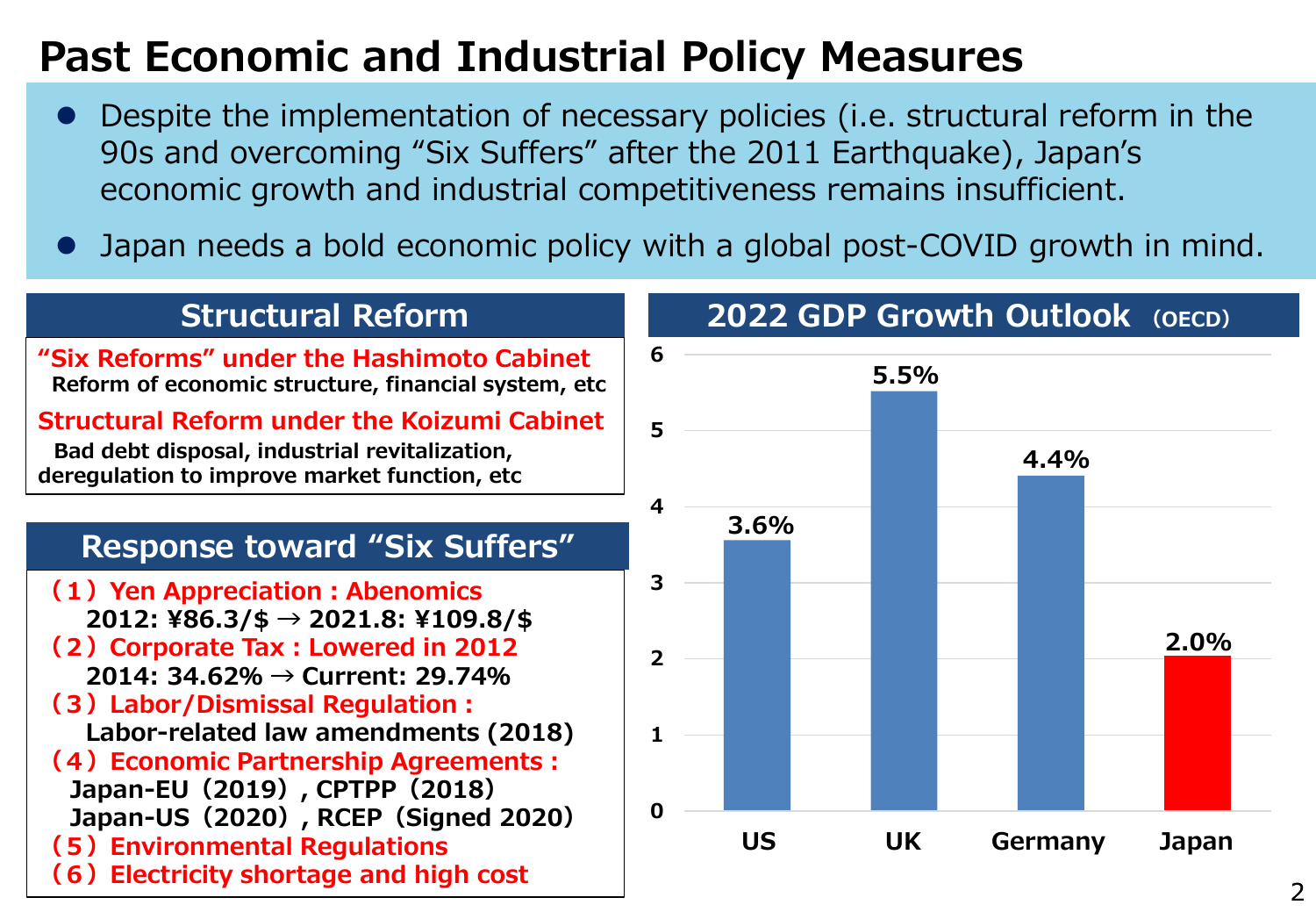# **Declining Competitiveness:Change in backgrounds**

- Japan's business strategy was to first grow domestically and then expand overseas. As the domestic market shrinks, it becomes difficult to develop scale internally and gain global competitiveness.
- Japan's traditional competitiveness in "alignment" has deteriorated due to the rapid progress of horizontal specialization, which changed competition rules.



#### **Change in Industrial Structure (Example of semiconductor industry)**



Toshiba・NEC・Fujitsu・Mitsubishi

**~1990s:Vertical integration 2000s: Horizontal specialization** Component of final product

#### **Japan's share: +50%**

manufacturing dominate the market<br>10% anan's share: 10% Specializers in design and **Japan's share: 10%**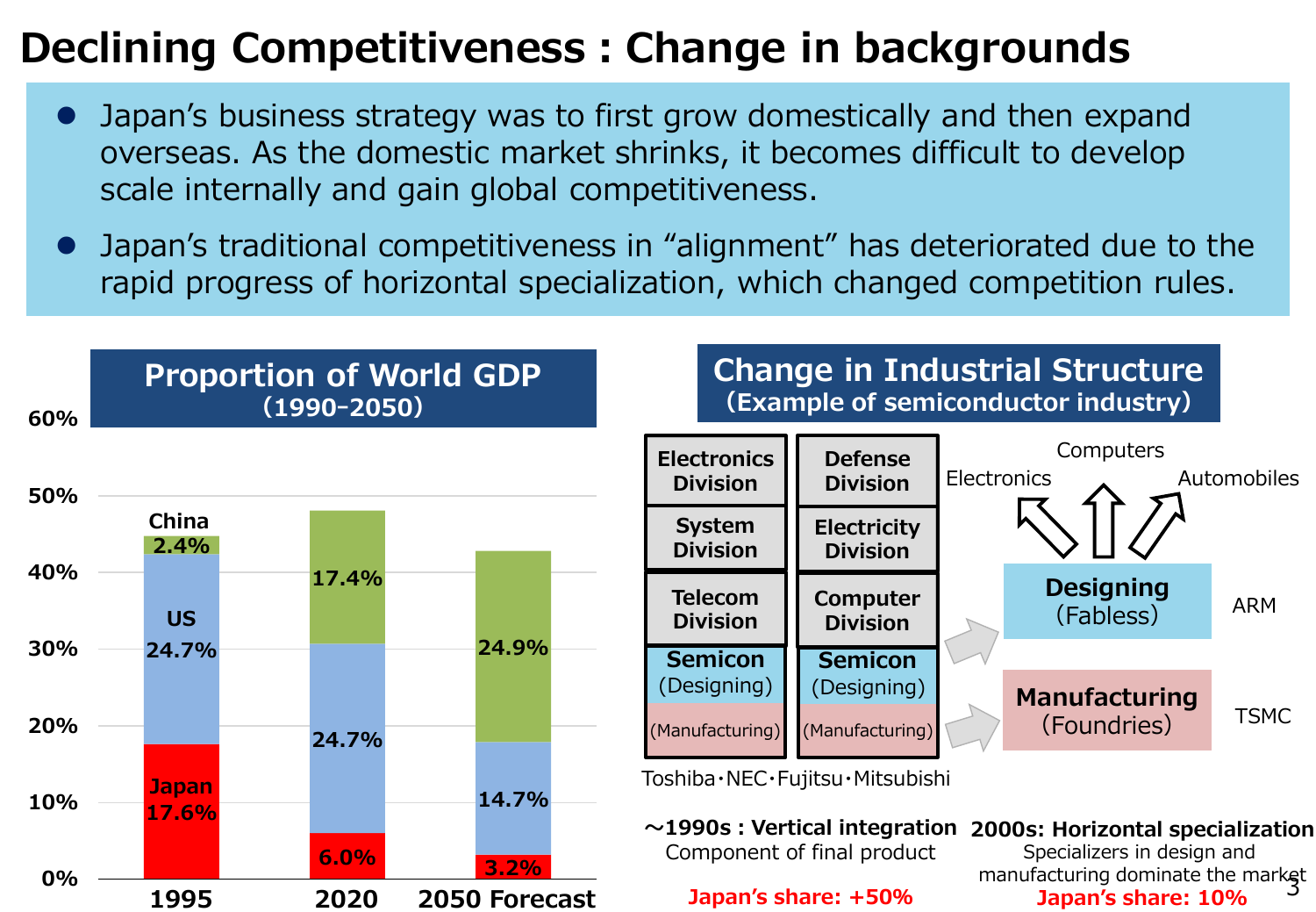# **Declining Competitiveness:Corporate Management**

- Corporate management in Japan, supported by institutions and customs (e.g. lifetime employment, periodic recruiting of new graduates, promotion of "natives"), has inhibited necessary reform of business and HR portfolio, and strategic investment necessary to respond to rapid industrial structure change.
- Delay in investment towards growing areas such as climate change and digitization may bring further stagnation of Japan's economy and industry.

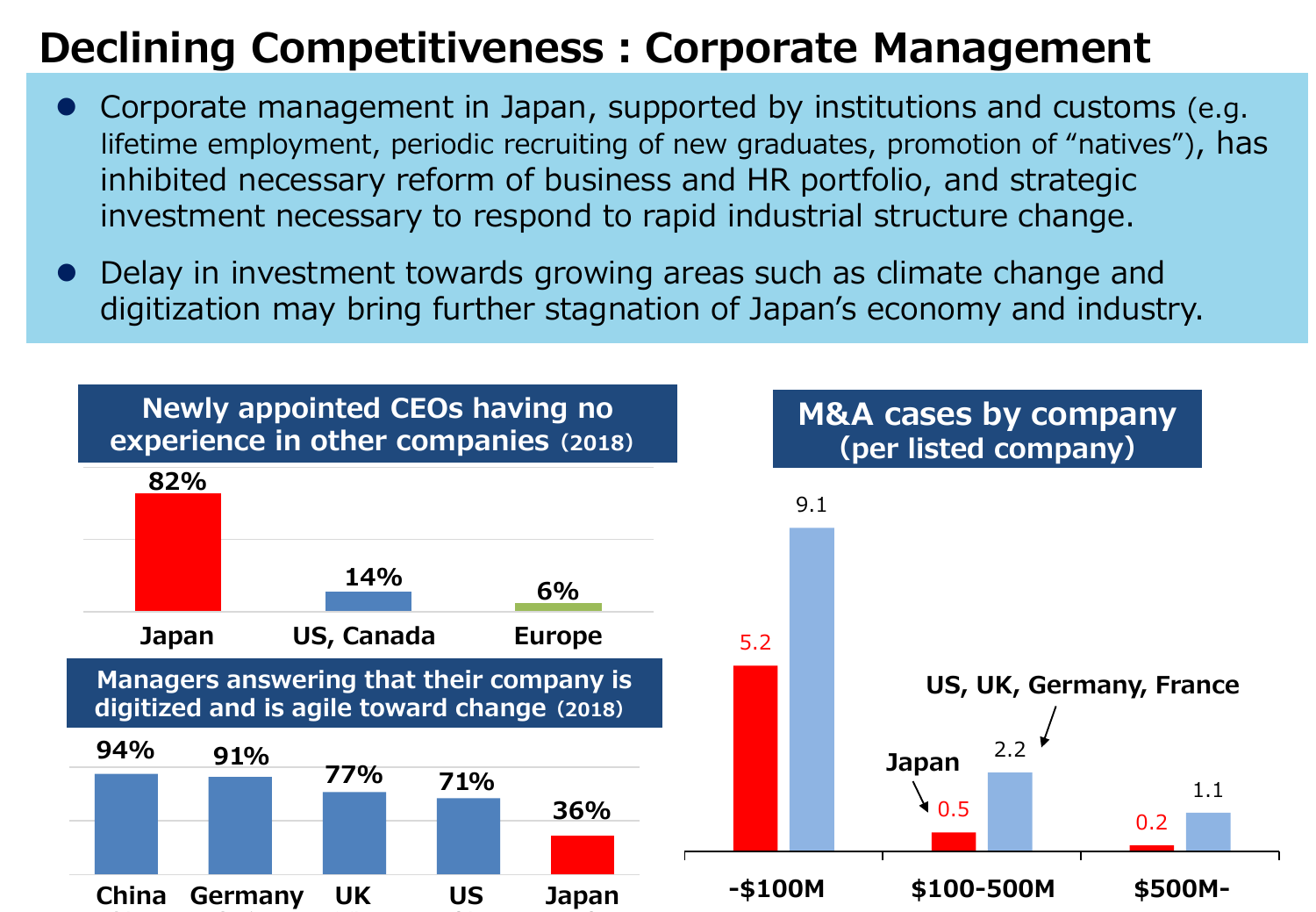### **We aim to consider policy responses based on the following recognitions: <Background>**

 Countries are strengthening industrial policy toward post-COVID, investing in unprecedented scales and forms in areas such as climate change, digitization, etc.

### **<Japan's current situation>**

- For the past 30 years, Japan's economy has stagnated and industrial competitiveness has consistently fallen.
- Despite necessary policies (i.e. structural reform in the 90s and overcoming "Six Suffers" after the 2011 Earthquake), investment towards future growth and rise in wages lag behind, while abundant capital remains in the corporate sector.
- Insufficient communication of HR demand between industries, the labor market and education institutions, lack of a system to foster innovative talents, and corporate management in Japan supported by institutions and customs (e.g. lifetime employment, periodic recruiting of new graduates, promotion of "natives"), have inhibited necessary reform of business and HR portfolio and strategic investment necessary to respond to rapid industrial structure change.

### **<Major structural change in the future for Japan and the world>**

 Global shifts such as US-China confrontation, global crises such as pandemics and climate change, further digitization, economic disparity, rise of energy and resource prices, and Japan's aging society and shrinking population/economy are conceived.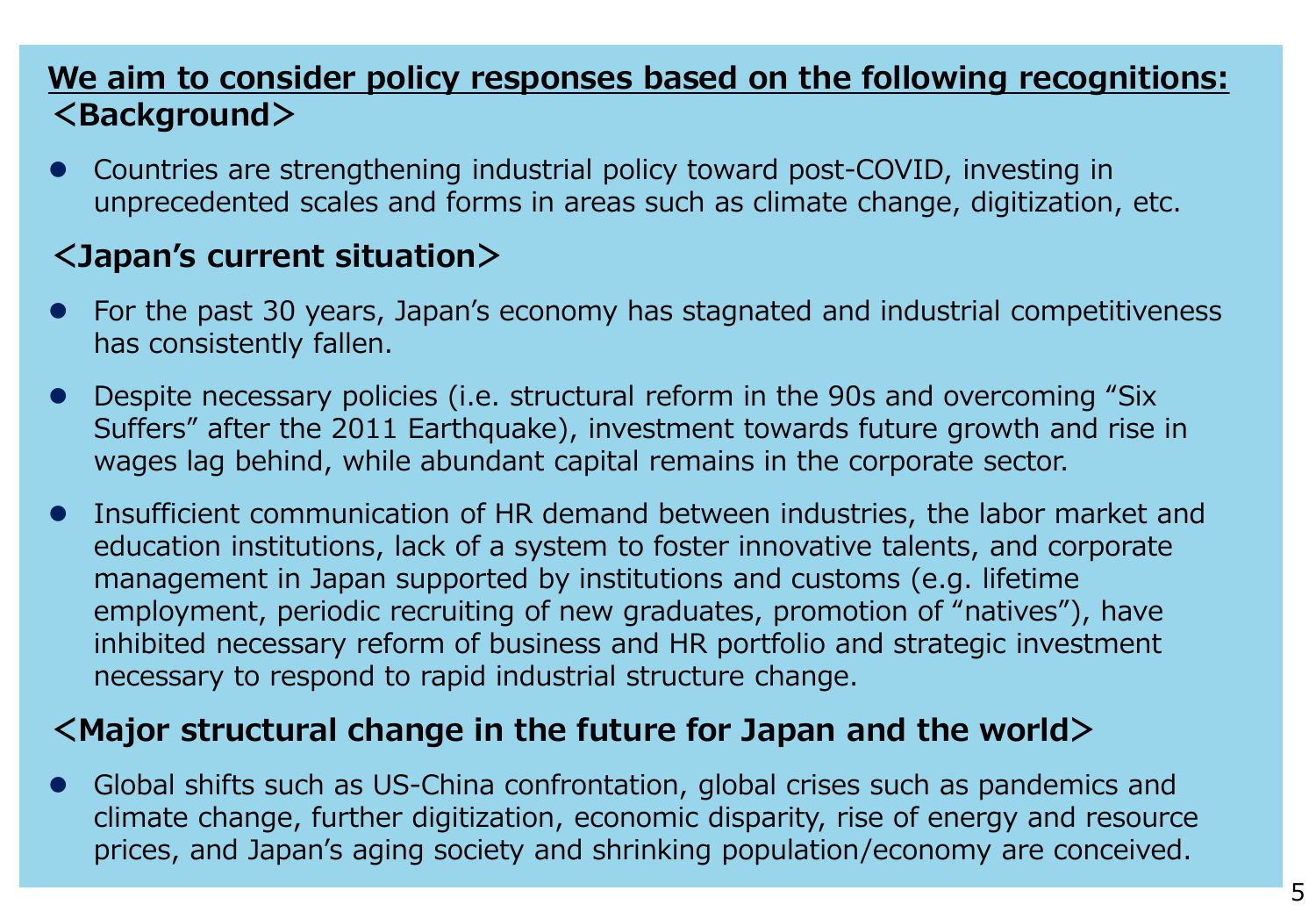We shall consider policy responses in the following manner:

- Backcasting from the future that we aim for in the long-term, and considering necessary responses as a "New Direction" of economic policy, while employing every policy tool and overcoming traditional limits.
- Extending past policies, or a mere shift in corporate/university mindsets are not enough. A "New Direction," aiming for a "great reset" and "transformation" includes:
- ① A major change in existing policies and frameworks. Still, as other countries are striving toward further economic growth, this may not be enough to close the gap.
- ② Bold attempts to bring about discontinuous innovation, including fostering future talents.

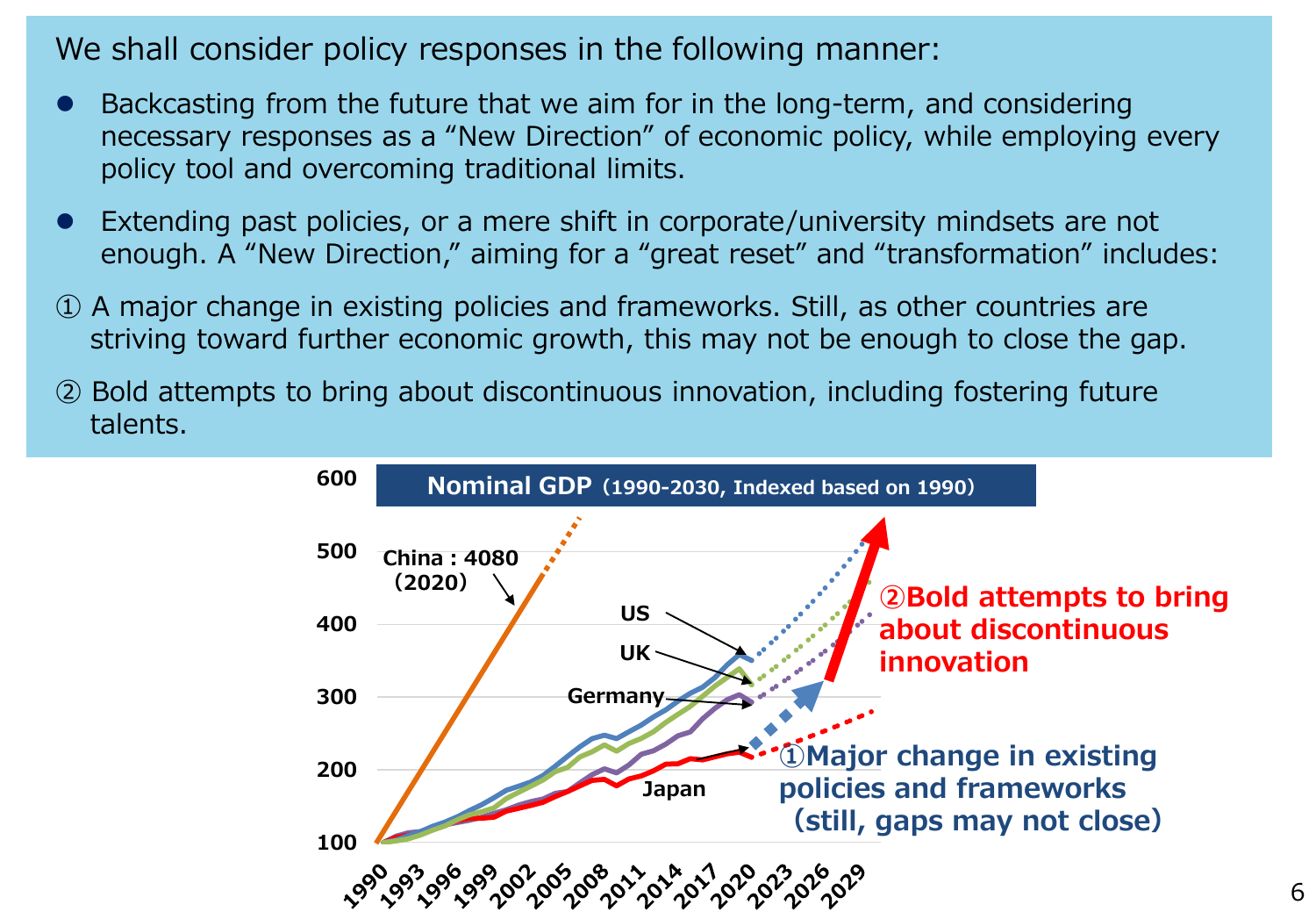We shall consider the "New Direction" based on the following methods:

- ① Set clear long-term goals and visions (aiming for 2030 and 2050)
- ② Identify issues/areas where government should take a "mission-oriented" approach
	- Take a "mission-oriented" approach towards climate change, digitization, economic security and globalization, inclusiveness, healthcare and resilience, and promote policies in personnel, startups and innovation, corporate transformation, and refining government tools and organization as a basis for those efforts.

※While mission-oriented approaches are stressed in climate change and inclusiveness overseas, Japan is lagging in digitization and globalization and therefore needs proactive efforts.

- ③ Set clear goals for each field while considering foreign policies and situations.
- ④ Backcast from each goal and form actions by government/industry, including new forms of government involvement and large-scale, long-term, and well-planned support.

|                                  | <b>Traditional</b><br><b>Policies</b>                           | <b>Structural</b><br><b>Reform</b>                  | "New Direction" of<br><b>Economic/Industrial Policy</b>                                                                                                                         |  |
|----------------------------------|-----------------------------------------------------------------|-----------------------------------------------------|---------------------------------------------------------------------------------------------------------------------------------------------------------------------------------|--|
| <b>Purpose</b>                   | Protect/foster<br><b>industries</b>                             | Market<br>organization                              | "Mission-oriented": solving various social and<br>economic issues in the mid-to-long term                                                                                       |  |
| <b>Theoretical</b><br>Rationale  | Correcting<br>market failure<br>Protecting infant<br>industries | Market-<br>oriented<br>Concern for<br>gov't failure | Coping with uncertainty (market creation by gov't)<br>Concern for "gov't omission": gov't taking risks as<br>"entrepreneur state"<br>Crowding in: attracting private investment |  |
| <b>Fiscal</b><br><b>Measures</b> | Mid-scale<br>Mid-term                                           | Small-scale<br>One-shot                             | Large-scale, Long-term, Well-planned                                                                                                                                            |  |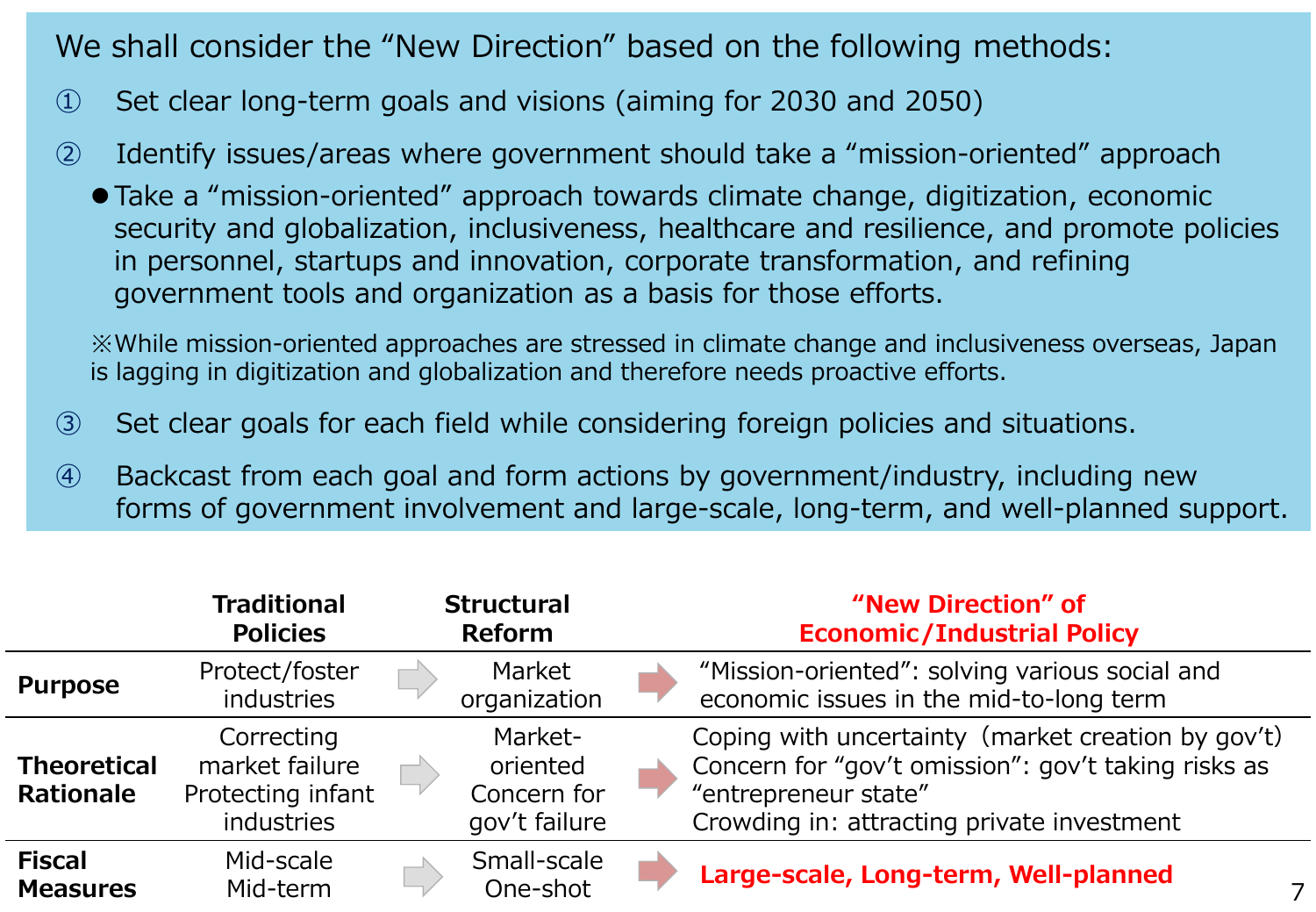We shall consider responses for the following areas and issues.

### **Mission-Oriented Policies** ※Subject to revision based on circumstances

| <b>Climate</b><br>Change                             | Coping with the rise of energy cost due to decarbonization becoming a<br>bottleneck for industrial competitiveness.<br>Overcoming delay in green investment and innovation, and the situation<br>of losing in implementation whilst winning in technology                                                                                                                           |
|------------------------------------------------------|-------------------------------------------------------------------------------------------------------------------------------------------------------------------------------------------------------------------------------------------------------------------------------------------------------------------------------------------------------------------------------------|
| <b>Digitization</b>                                  | Improving digitization in companies and government services, which is<br>inhibiting competitiveness of our entire industry. Digitization has the<br>potential to resolve various issues due to our aging society.                                                                                                                                                                   |
| <b>Economic</b><br>Security/<br><b>Globalization</b> | Globalizing companies and government to develop necessary speed and<br>scale. Developing a system to manage technology/expertise while<br>accepting foreign personnel and capital, thereby taking advantage of<br>technology, management methods and talents in a timely manner.<br>Simultaneously, coping with risk due to supply chain vulnerability and<br>rising unilateralism. |
| <b>Inclusive</b><br><b>Society</b>                   | Overcoming disparity between urban/rural areas through digitization.                                                                                                                                                                                                                                                                                                                |
| <b>Healthcare</b>                                    | Creating new businesses in healthcare to cope with various issues due to<br>our aging society and the pandemic, while utilizing data.                                                                                                                                                                                                                                               |
| <b>Resilience</b>                                    | Mitigating operational risk through improving resilience toward disasters<br>$\bullet$<br>and of maintenance of infrastructure and other facilities.                                                                                                                                                                                                                                |